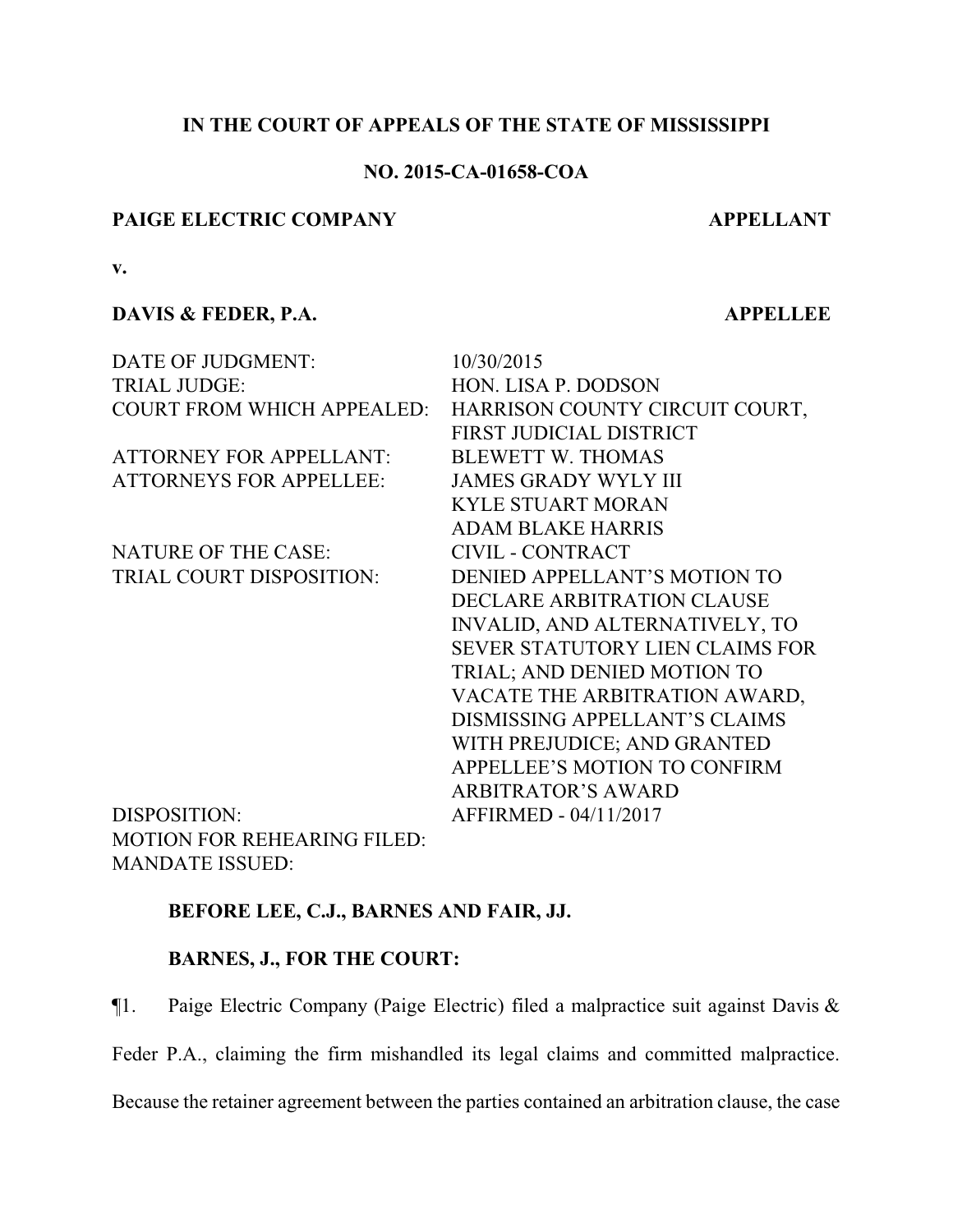was submitted to an arbitrator, who issued an award in favor of Davis & Feder and denied Paige Electric any relief.

¶2. Paige Electric filed motions in the First Judicial District of Harrison County Circuit Court to declare the arbitration clause void and to vacate the arbitration award. The circuit court denied the motions, dismissing Paige Electric's claims with prejudice. Paige Electric now appeals, claiming the circuit court erred in finding that Paige Electric waived any objection to the arbitration clause by voluntarily participating in the arbitration. Paige Electric also asserts that the arbitration award in favor of Davis & Feder should be vacated, as the arbitrator exceeded his authority in violation of Mississippi Code Annotated section 11-15-23(d) (Rev. 2004) and 9 United States Code section 10(a)(4) (2012).

¶3. Finding no error, we affirm.

#### **FACTS AND PROCEDURAL HISTORY**

¶4. After Hurricane Katrina hit the MississippiGulf Coastin 2005, Southern Construction Services Inc. (SCS) hired Paige Electric as a subcontractor to provide electrical contracting on all of SCS's projects. Paige Electric's owner, Jerry Paige, was also hired by SCS as its general supervisor due to his certification in building construction and electrical contracting. ¶5. When SCS failed to pay Paige Electric for its services on its last project, Studio Inn, Paige Electric hired Davis & Feder to handle its claim to collect the unpaid balance of \$271,364.22. The Retainer Agreement, entered into on March 19, 2007, contained an arbitration clause, which stated:

This provision regarding arbitration of disputes shall apply to any dispute between the parties which arises from, or is related to, a claimed breach of this

2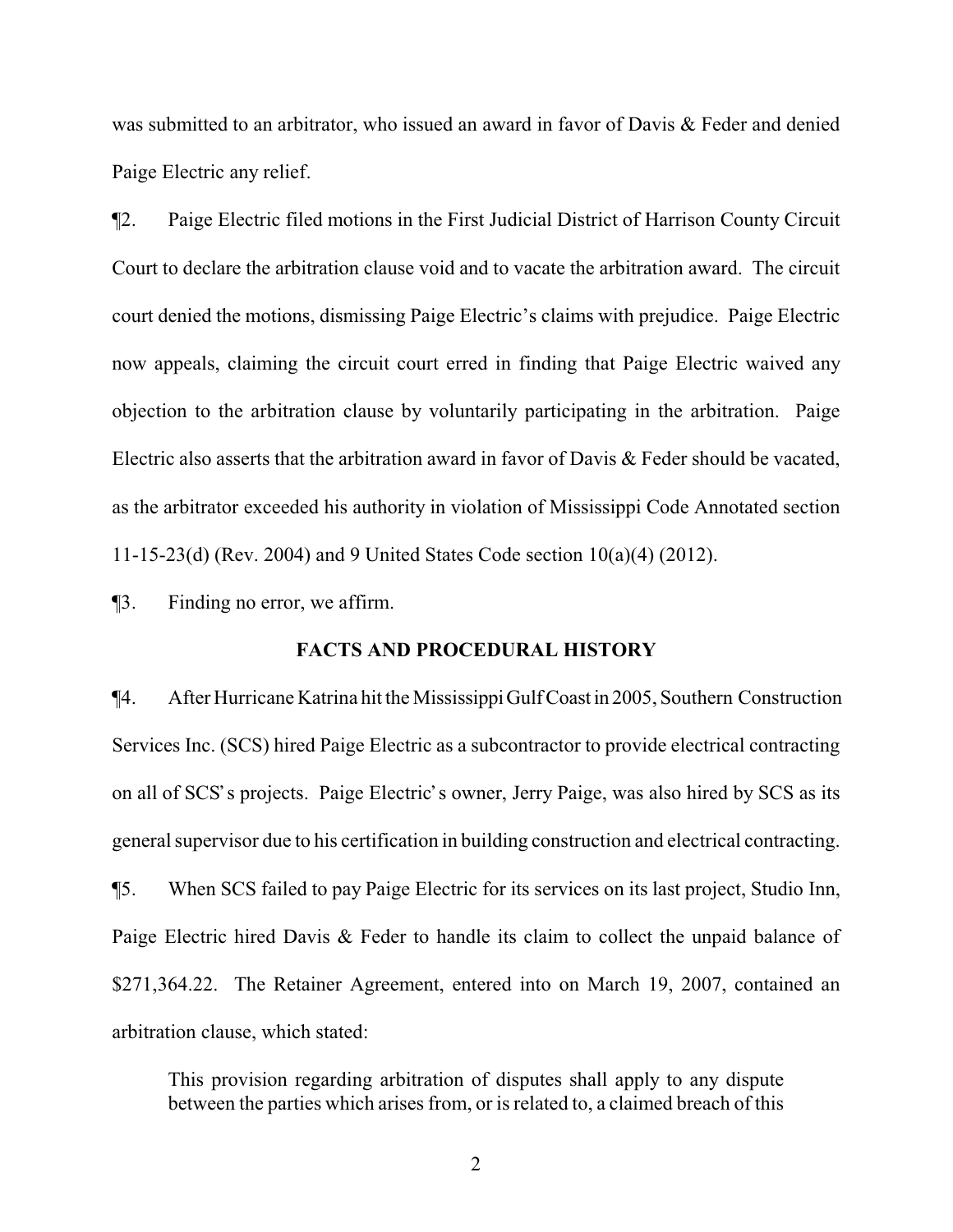agreement, the professional legal services rendered by Davis & Feder, P.A. or any claim for legal and or professional malpractice, or any claim or disagreement between the parties of any kind, nature, type or description regardless of the facts or the legal theories which may be involved or asserted. . . . You are specifically agreeing to waive your right to a trial by jury regarding any claims or disputes you may have arising from this Agreement.

The associate attorneywho worked on the case, David Brisolara, pursued two separate claims against SCS on Paige Electric's behalf: (1) the collection of the unpaid balance; and (2) a lien pursuant to Mississippi Code Annotated section 85-7-181 (Rev. 1999) against Studio Inn's owner, Hancock Hotels.<sup>1</sup> Although Brisolara filed a notice of construction lien with the Harrison County Chancery Clerk on March 21, 2007, no suit was filed regarding the construction lien. Brisolara was successful in obtaining a default judgment of \$271,364.22 against SCS on November 7, 2007, but as SCS was insolvent at this point, efforts to collect the judgment were unsuccessful. Brisolara left Davis & Feder at the end of 2008, and the law firm terminated its representation of Paige Electric in January 2009.

¶6. It was not until March 2013 that Jerry Paige discovered that no lien had been placed on Hancock Hotels' property. On January 16, 2014, Paige Electric filed a malpractice suit against Davis & Feder, asserting that the firm should have "done more" to collect the company's claims against SCS. Davis & Feder moved to dismiss the complaint. On June 9, 2014, the circuit court entered an agreed order referring the case to arbitration.

<sup>&</sup>lt;sup>1</sup> Section 85-7-181 provides a statutory remedy under which a subcontractor could file a stop notice against an owner if the subcontractor supplied materials or labor for a construction project and was not paid by the general contractor. This statute was later held to be unconstitutional and was repealed in 2014. *See Noatex Corp. v. King Constr. of Houston LLC*, 732 F.3d 479, 482 (5thCir. 2013)(affirming the district court's determination that Mississippi's stop notice statute, section 85-7-181, "is facially unconstitutional").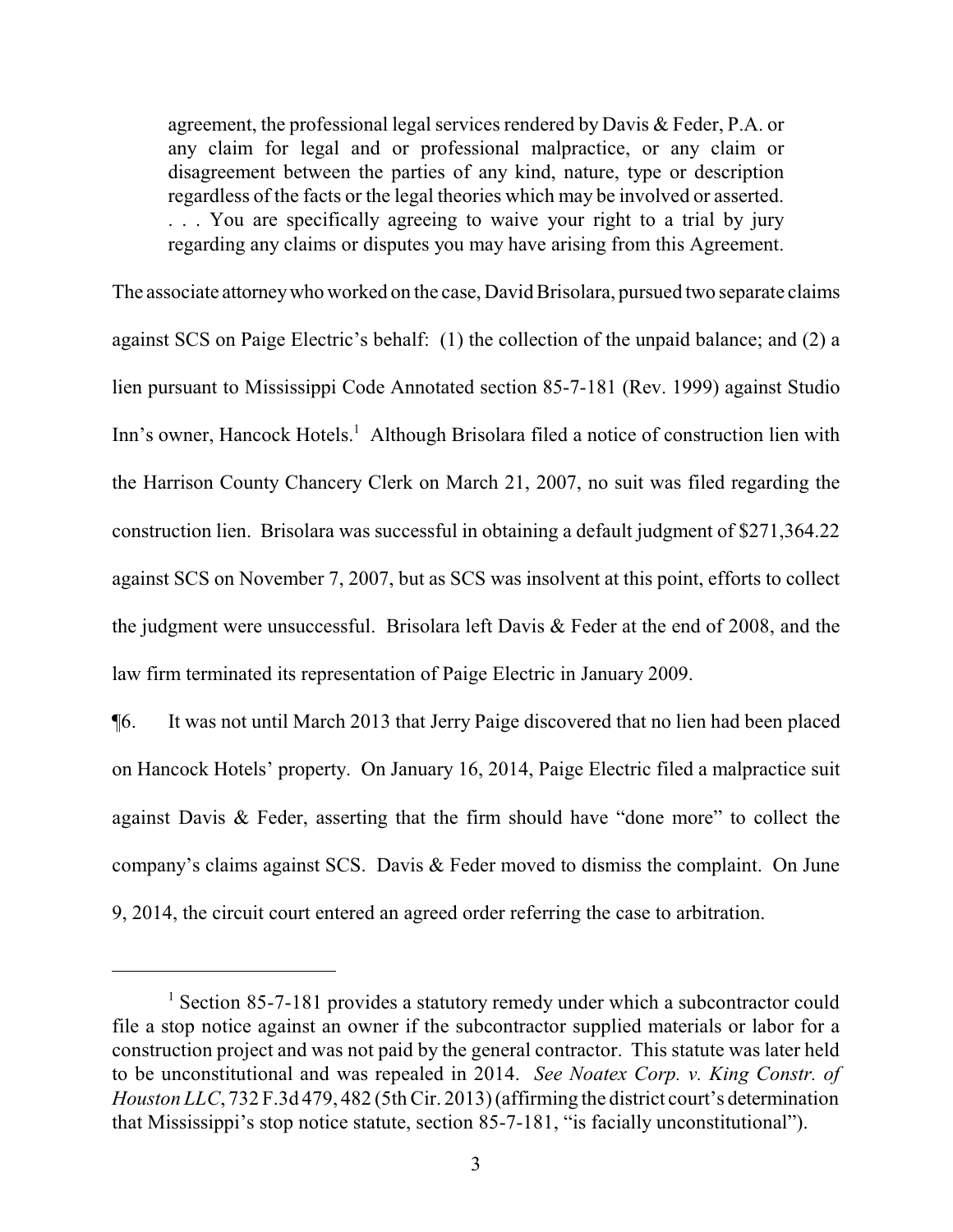¶7. The parties agreed to the appointment of William LarryLatham as both arbitrator and special master for purposes of presiding over third-party discovery. Following discovery, a three-day arbitration hearing was held on May 27-29, 2015, with both parties presenting expert testimony. On July 23, 2015, the arbitrator published his award, dismissing with prejudice all claims against Davis & Feder. As the parties agreed to a short form order, there were no findings of fact or conclusions of law.

¶8. Davis & Feder subsequently filed a motion with the circuit court to confirm the award and enter a final judgment. Aggrieved, Paige Electric moved the circuit court to vacate the award as beyond the scope of the arbitration agreement and for "grounds enumerated in both Miss. Code Ann. § 11-15-23(a-d) and 9 U.S.C. § 10(a)(1-4)." Paige Electric also filed a motion to declare the arbitration clause invalid, or in the alternative, to sever the claims involving the lien from the agreement and set those claims for trial. On October 30, 2015, the circuit court held a hearing on the parties' motions. Finding that Paige Electric "waived any objection [it] may have had with regard to the arbitration of the lien claims," and that a "[c]hallenge to the arbitration clause . . .should have been made . . . prior to the referral for arbitration," the court denied Paige Electric's motion to invalidate the arbitration clause, or alternatively, to sever the statutory lien claims for trial. The circuit judge also denied Paige Electric's motion to vacate the award, finding nothing in the record to indicate the arbitrator "exceeded his powers or . . . flouted the law." The court granted Davis & Feder's motion for entry of judgment, entered an order confirming the arbitrator's award, and dismissed Paige Electric's claims with prejudice.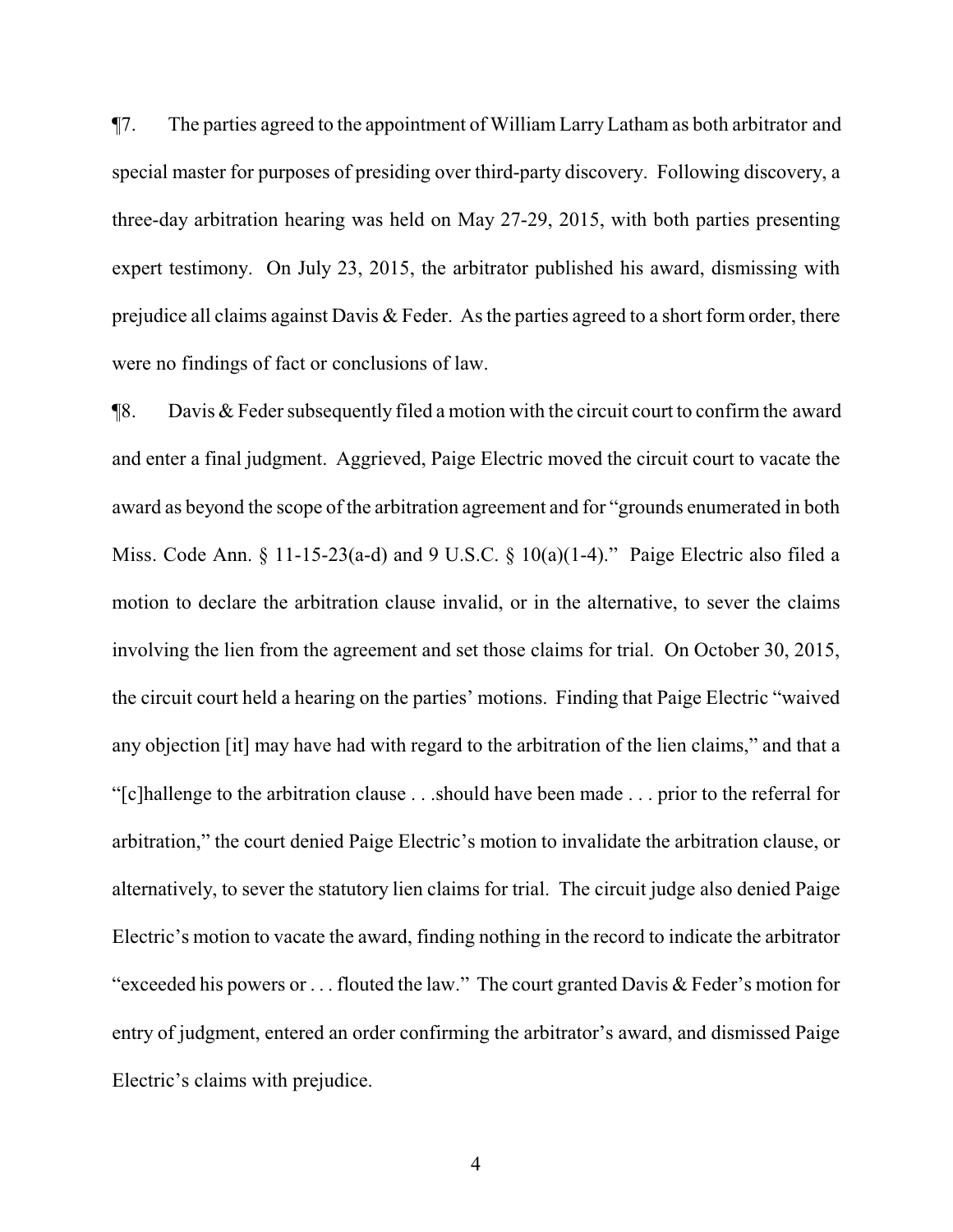¶9. On appeal, we find no error and affirm.

### **STANDARD OF REVIEW**

¶10. "In arbitration cases, . . . the scope of review is extremely limited." *Wilson v. Greyhound Bus Lines Inc.*, 830 So. 2d 1151, 1155 (¶9) (Miss. 2002). "The scope of judicial review of an arbitration award is quite narrow, and every reasonable presumption will be indulged in favor of the validity of arbitration proceedings." *Id*. (quoting *Craig v. Barber,* 524 So. 2d 974, 977 (Miss. 1988)).

#### **DISCUSSION**

# **I. Whether the circuit court erred in denying Paige Electric's motion to declare the arbitration clause invalid, or alternatively, to sever the lien claims from the arbitration award and set those claims for trial**. 2

¶11. Addressing Paige Electric's claimthat the arbitration clause in the retainer agreement was unconscionable, and its alternative claim the malpractice claims involving the lien should be severed from the arbitration award and set for trial, the circuit court concluded that the company had waived any objection, as it had voluntarily consented to the arbitration.

¶12. Mississippi has not addressed the precise issue of whether a challenge to the validity of an arbitration clause may be brought post-arbitration. But other jurisdictions have held that participation in arbitration proceedings waives the right to object to an arbitrator's authority. "A party cannot 'sit silent, wait until an adverse award is issued, and then first argue that the arbitrator did not have the authority even to hear the claim.'" *Advocate Fin.*

<sup>&</sup>lt;sup>2</sup> For clarity of discussion, we have combined Issues I and II from the appellant's brief.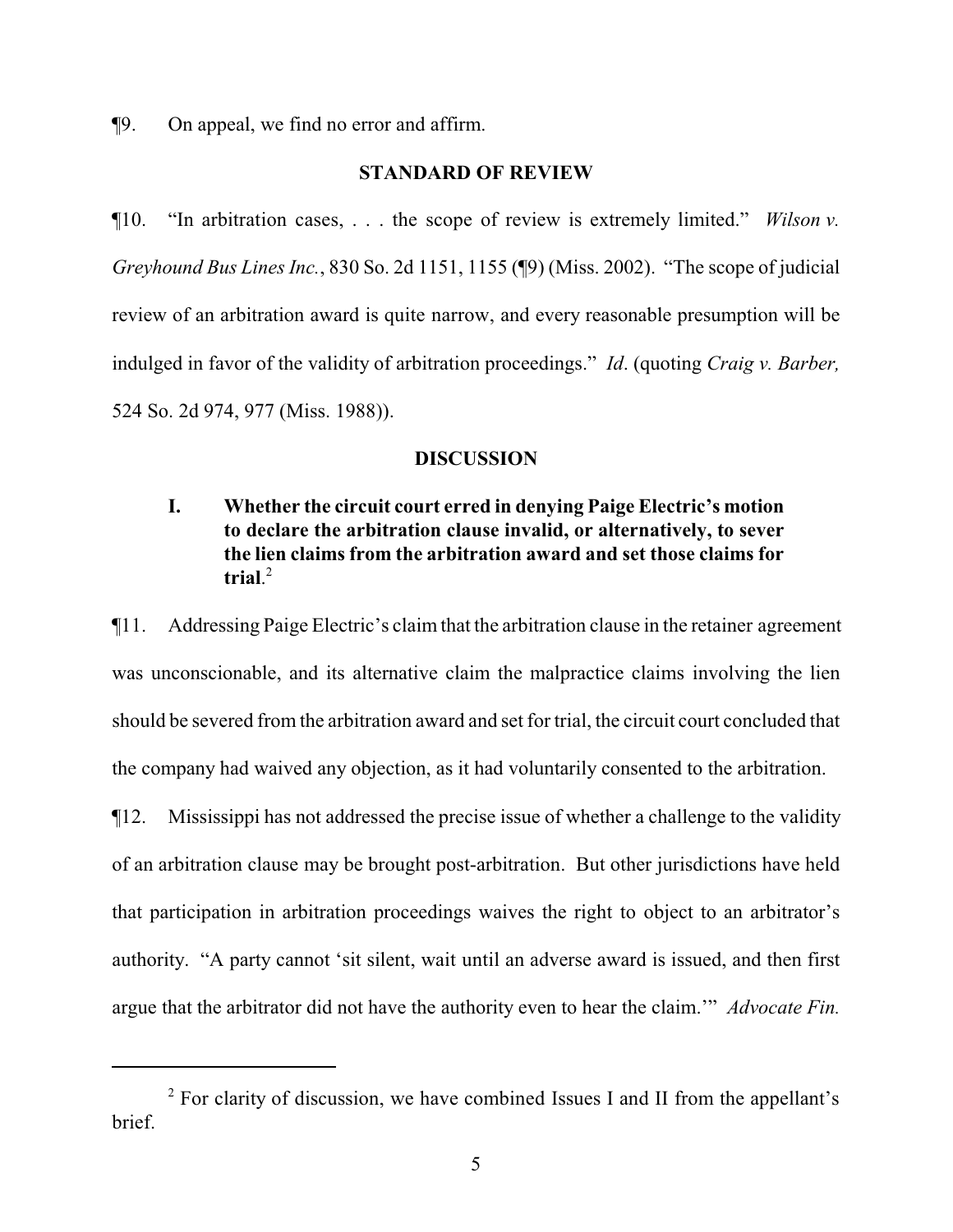*Grp. v. Poulos*, 8 N.E.3d 598, 609 (¶53) (Ill. App. Ct. 2014) (quoting *First Health Grp. v. Ruddick*, 911 N.E.2d 1201, 1213 (Ill. App. Ct. 2009)); *see also Ahluwalia v. QFA Royalties LLC*, 226 P.3d 1093, 1098 (Colo. App. 2009) ("If a party willingly allows an issue to be submitted to arbitration, it cannot await the outcome and later argue that the arbitrator lacked authority to decide the matter."). "[W]illing participation is consent to the arbitrator's power to resolve the dispute." *Unite Here Local 23 v. I.L. Creations of Maryland Inc.*, 148 F. Supp. 3d 12, 19 (D.D.C. 2015). "Given that arbitration is an optional *alternative* to judicial resolution of disputes[,] . . . when the parties have agreed to arbitration, the law discourages the loser from seeking a second de novo (or even quasi-de novo) shot at obtaining its desired result[.]" *Id*. at 18-19.

¶13. Paige Electric argues that because there was a "separate contract prepared for lien claims against the hotel" produced on February 25, 2015, during discovery, "Paige Electric cannot be considered to have consented to arbitration," and it "cannot be bound to any agreement to arbitrate the dispute over the lien claims[.]<sup>3</sup> The circuit court judge declined to make any findings "whether there was a second contract or not," because the lien claims were submitted for arbitration and had been decided by the arbitrator. But the court did observe that the "second contract . . . was known to Paige Electric in February by [its] own pleadings, and at that time [it] had fully the ability to say. . . these liens aren't included." The

<sup>&</sup>lt;sup>3</sup> The second "contract" was merely handwritten notes made by Brisolara on a legal pad, dated March 16, 2007, three days prior to the parties' signing the retainer agreement. The note has Jerry Paige's name at the top, and simply states "Hourly pay for lien. [Onethird] for suit" and that Jerry Paige "wants to sign contract against [SCS *and*] Studio Inn and file suit." There is no evidence that Paige Electric signed a second contract for the lien work at an hourly rate; nor is there evidence Davis & Feder billed Paige Electric for this work.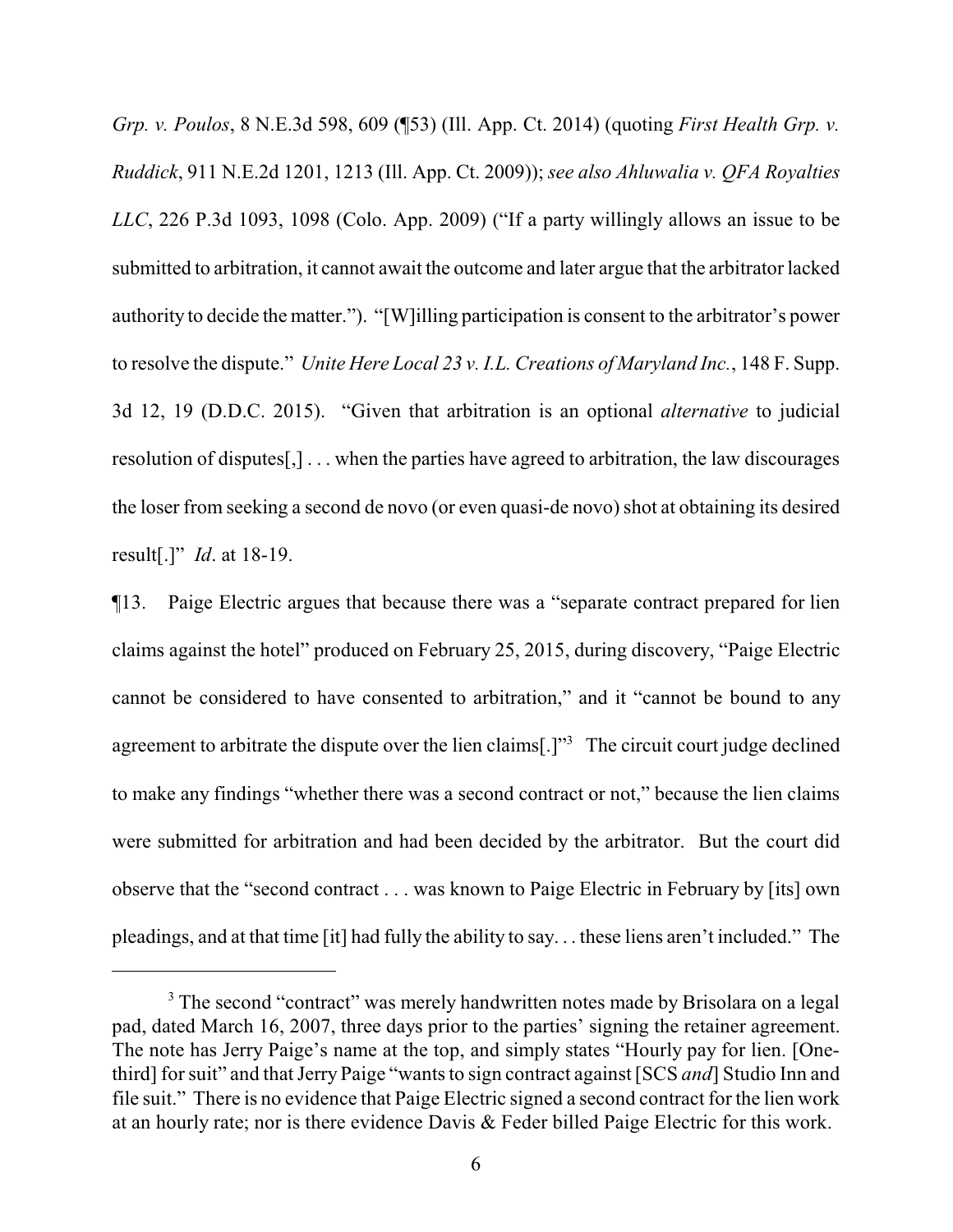judge concluded:

[It] didn't do that. What [it] did do, however, was go through the entire arbitration process, two and a half days of arbitration hearings, and then submit a post-hearing memorandum . . . [that] very clearly indicates the lien claims were considered and are part of the arbitration.

. . . .

And, therefore, the court finds [Paige Electric] waived any objection [it] may have had with regard to the arbitration of the lien claims. Whether the court agrees they would have been included or not, the parties agreed to include them, the arbitrator was presented those.

¶14. At no point prior to or during the arbitration hearing did Paige Electric object to arbitrating the lien claims. Paige Electric was represented by counsel throughout this process, and the parties agreed to arbitration; it was not court-ordered. In a letter to Davis & Feder, dated June 12, 2013, counsel for Paige Electric stated that "[t]here is no objection to this [arbitration] procedure," and he requested that "appropriate steps be taken at this time to arrange for arbitration of this claim[.]" Thus, we find no error in the circuit court's determination that Paige Electric waived its right to object to the validity of the arbitration clause and to the arbitration of the lien claims.

¶15. Notwithstanding the waiver of the claims, we find no merit to Paige Electric's claim that the arbitration clause was procedurally unconscionable because the arbitration clause was not properly explained to Jerry Paige, and because the clause is "inconspicuous" and used "overly broad verbiage." Whether an arbitration clause is procedurally unconscionable can be shown by: "(1) lack of knowledge; (2) lack of voluntariness; (3) inconspicuous print; (4) the use of complex, legalistic language; (5) disparity in sophistication or bargaining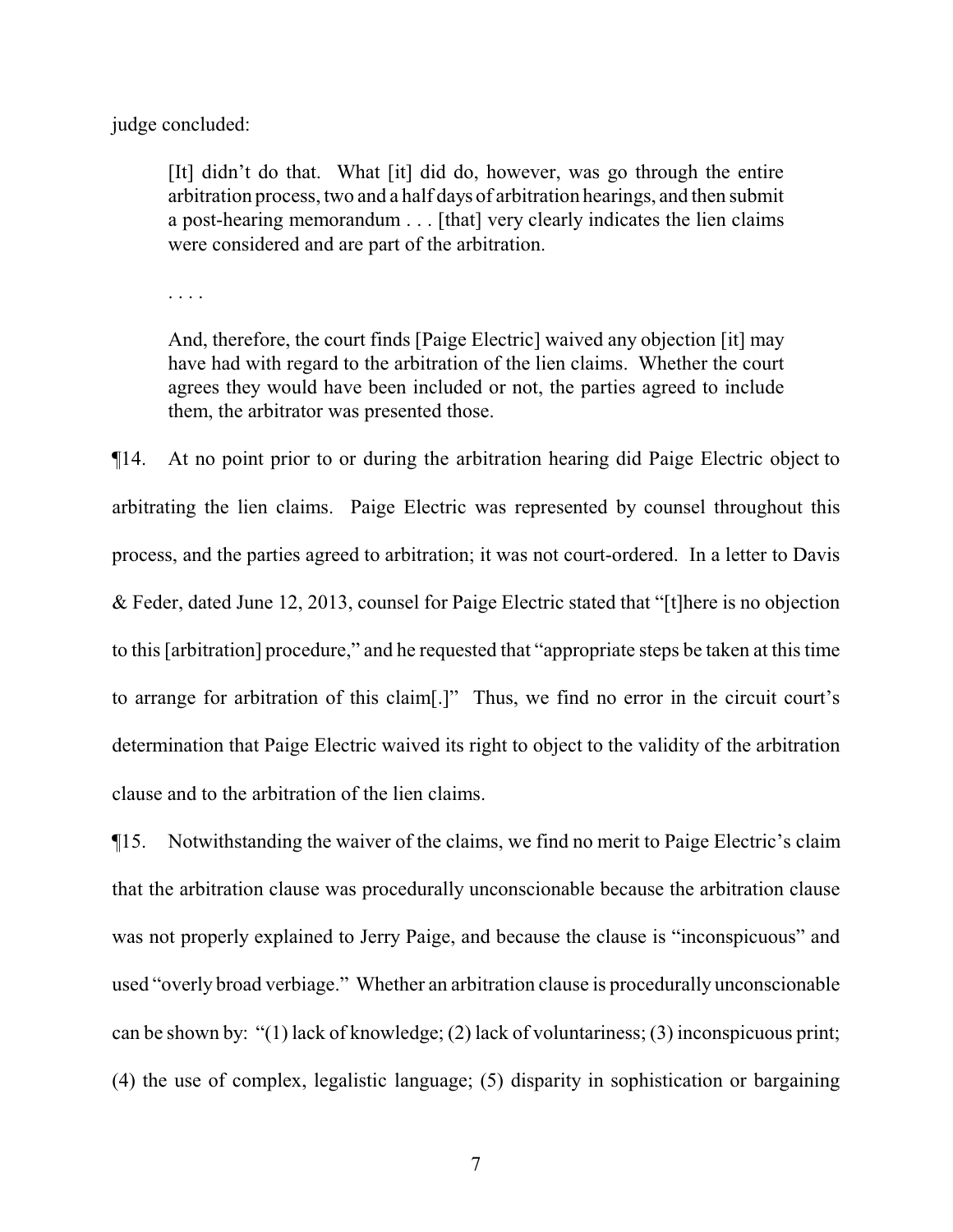power of the parties; and/or (6) lack of opportunity to study the contract and inquire about the terms." *See Caplin Enters. Inc. v. Arrington*, 145 So. 3d 608, 614 (¶12) (Miss. 2014) (citing *MS Credit Ctr. Inc. v. Horton,* 926 So. 2d 167, 177 (¶29) (Miss. 2006)).

¶16. The retainer agreement was a simply-worded five-page agreement, and the arbitration clause took up an entire page of the contract, in an easy-to-read font. *Compare E. Ford Inc. v. Taylor*, 826 So. 2d 709, 716-17 (¶21) (Miss. 2002) (finding an arbitration provision "procedurallyunconscionable," as the "preprinted" arbitration clause "appears less than onethird the size of many other terms in the document, [and] appears in very fine print and regular type font"). Moreover, in the June 12, 2013 letter from Paige Electric's counsel to Davis & Feder, the attorney stated that "[Jerry] Paige advises me that his contract with Davis [&] Feder requires all disputes with clients be arbitrated," indicating an understanding by Jerry Paige of the agreement's terms and conditions.

¶17. We also reject, on the merits, Paige Electric's alternative claim that the arbitration clause only applied to the representation for the claim against SCS for payment, not the claims related to the "prosecution of any liens or related claims against Hancock Hotels," and that "the malpractice claims related to the hotel owner should be severed and set for trial before a jury." Paige Electric cites *Complaint of Hornbeck Offshore (1984) Corp.*, 981 F. 2d 752, 754-55 (5th Cir. 1993), to support its claim. However, the retainer agreement states that the provision regarding the arbitration of disputes "shall apply to any dispute between the parties *which arises from, or is related to, a claimed breach of this agreement*[.]" (Emphasis added). In *Hornbeck*, the United States Court of Appeals for the Fifth Circuit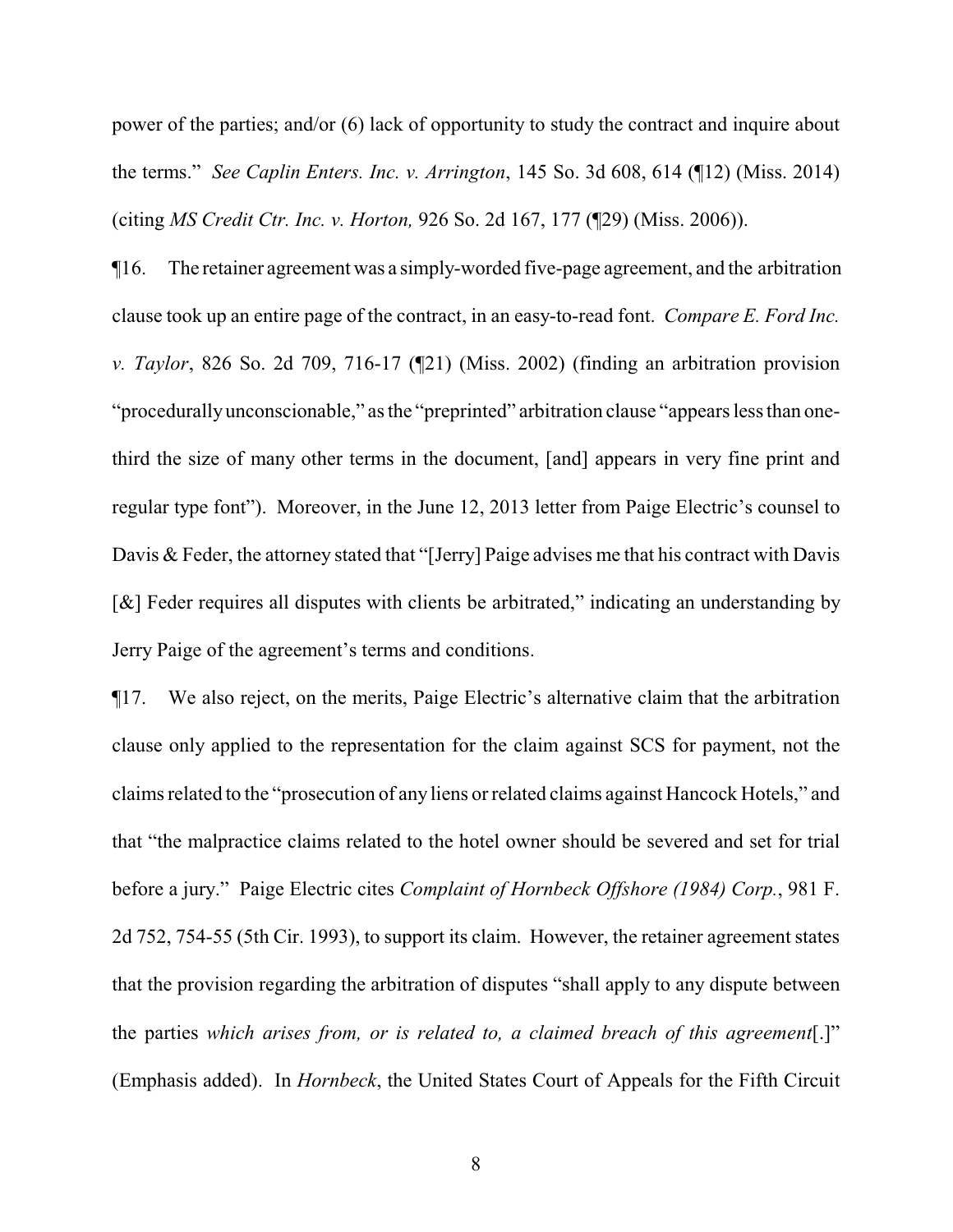specifically held that "arbitration clauses containing the 'any dispute' language . . . are of the broad type." *Id*. at 755. "[I]t is difficult to imagine broader general language than that contained in the arbitration clause, 'any dispute.'" *Id*. (citation omitted). The Mississippi Supreme Court has also held:

Broad arbitration language governs disputes "related to" or "connected with" a contract, and narrow arbitration language requires arbitration of disputes that directly "arise out of" a contract. . . . Because broad arbitration language is capable of expansive reach, courts have held that "it is only necessary that the dispute touch matters covered by the contract to be arbitrable."

*Horton*, 926 So. 2d at 176 (¶¶24-25) (quoting *Pennzoil Exploration & Prod. Co. v. Ramco Energy Ltd.,* 139 F.3d 1061, 1067-68 (5th Cir.1998)). We find the lien claim against the hotel owner was directly "related to" Paige Electric's claims against SCS; the lien against the hotel owner was necessary only in the event that Paige Electric could not collect a judgment from SCS.

¶18. Accordingly, we find the circuit court did not err in denying Paige Electric's motion to declare the arbitration clause invalid, or alternatively, to sever Paige Electric's lien claims from the arbitration award and set those claims for trial.

## **II. Whether the circuit court committed reversible error by denying** Paige Electric's motion to vacate the arbitration award.

¶19. Paige Electric argues that the award should be vacated as Davis & Feder were negligent as a matter of law, and therefore, the arbitrator disregarded the evidence and exceeded the scope of his authority. The United States Supreme Court has held that in reviewing whether an issue is arbitrable, "considerable leeway [should be given] to the arbitrator" and his or her decision should be set aside "only in certain narrow circumstances."

9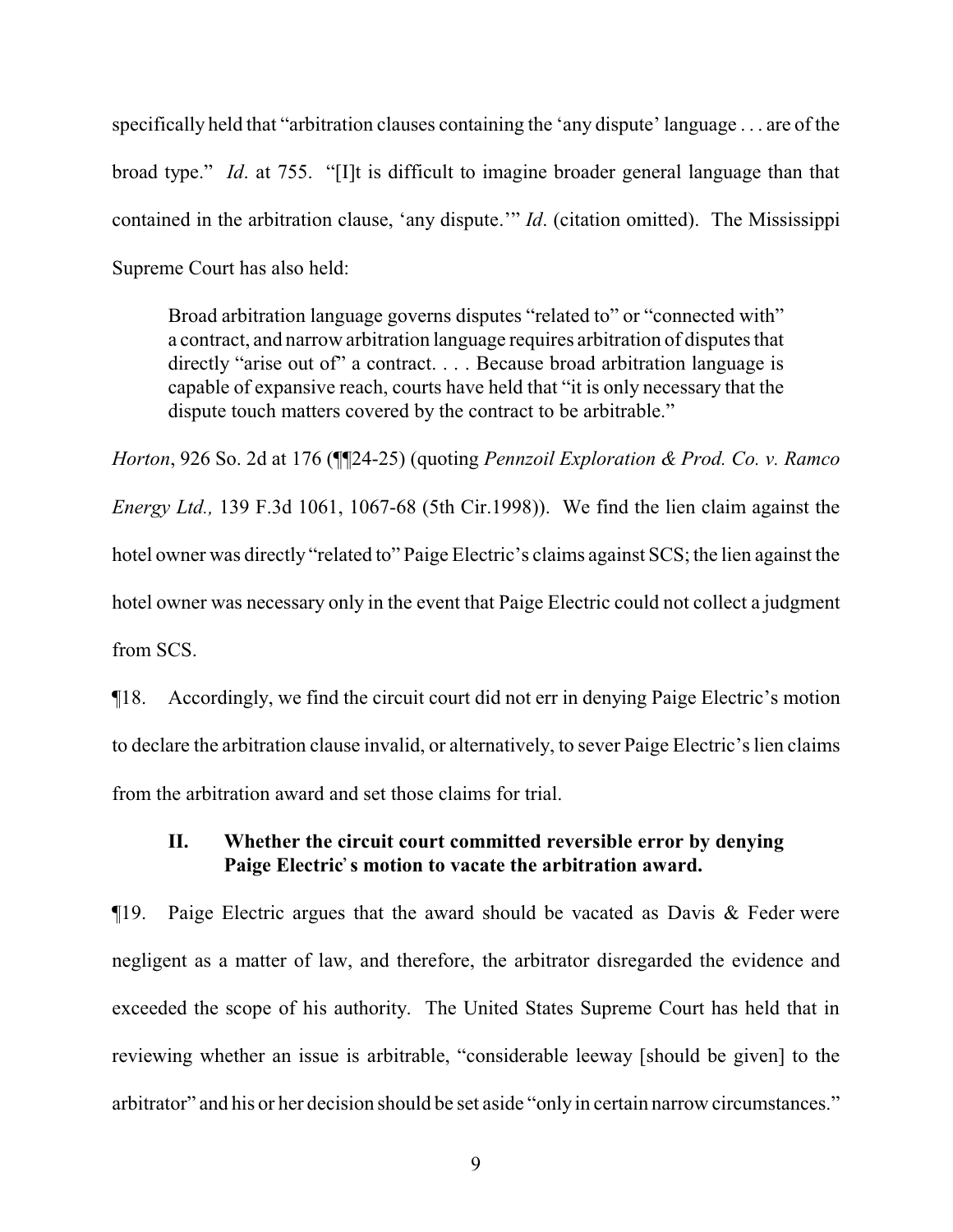*First Options of Chicago Inc. v. Kaplan*, 514 U.S. 938, 943 (1995).

Errors of law or fact, or an erroneous decision of matters submitted to the judgment of the arbitrators, are insufficient to invalidate an award fairly and honestly made. Nothing in the award relative to the merits of the controversy as submitted, however wrongly decided, is ground for setting aside an award in the absence of fraud, misconduct or other valid objections.

*Wilson*, 830 So. 2d at 1156 (¶12) (quoting *Hutto v. Jordan*, 204 Miss. 30, 36, 36 So. 2d 809,

811 (1948)).

¶20. "[J]udicial review of arbitration award is narrowly limited, and a motion to vacate, modify, or correct an arbitration award is not an opportunity to relitigate issues decided in the arbitration." *City of Hattiesburg v. Precision Constr. LLC*, 192 So. 3d 1089, 1096 (¶27) (Miss. Ct. App. 2016). Mississippi Code Annotated section 11-15-23 (Rev. 2004) provides the four grounds upon which an arbitrator's decision may be vacated:

- (a) That such award was procured by corruption, fraud, or undue means;
- (b) That there was evident partiality or corruption on the part of the arbitrators, or any one of them;
- (c) That the arbitrators were guilty of misconduct in refusing to postpone the hearing upon sufficient cause shown, or in refusing to hear evidence pertinent or material to the controversy, or other misbehavior by which the rights of the party shall have been prejudiced;
- (d) That the arbitrators exceeded their powers, or that they so imperfectly executed them that a mutual, final, and definite award on the subject matter was not made.

"In Mississippi, we have always considered 'undue means' to constitute some nefarious conduct on the part of the arbitrator – not simply an incorrect or sloppy conclusion of law." *Robinson v. Henne*, 115 So. 3d 797, 802 (¶17) (Miss. 2013) (citing *McClendon v. Stewart,*